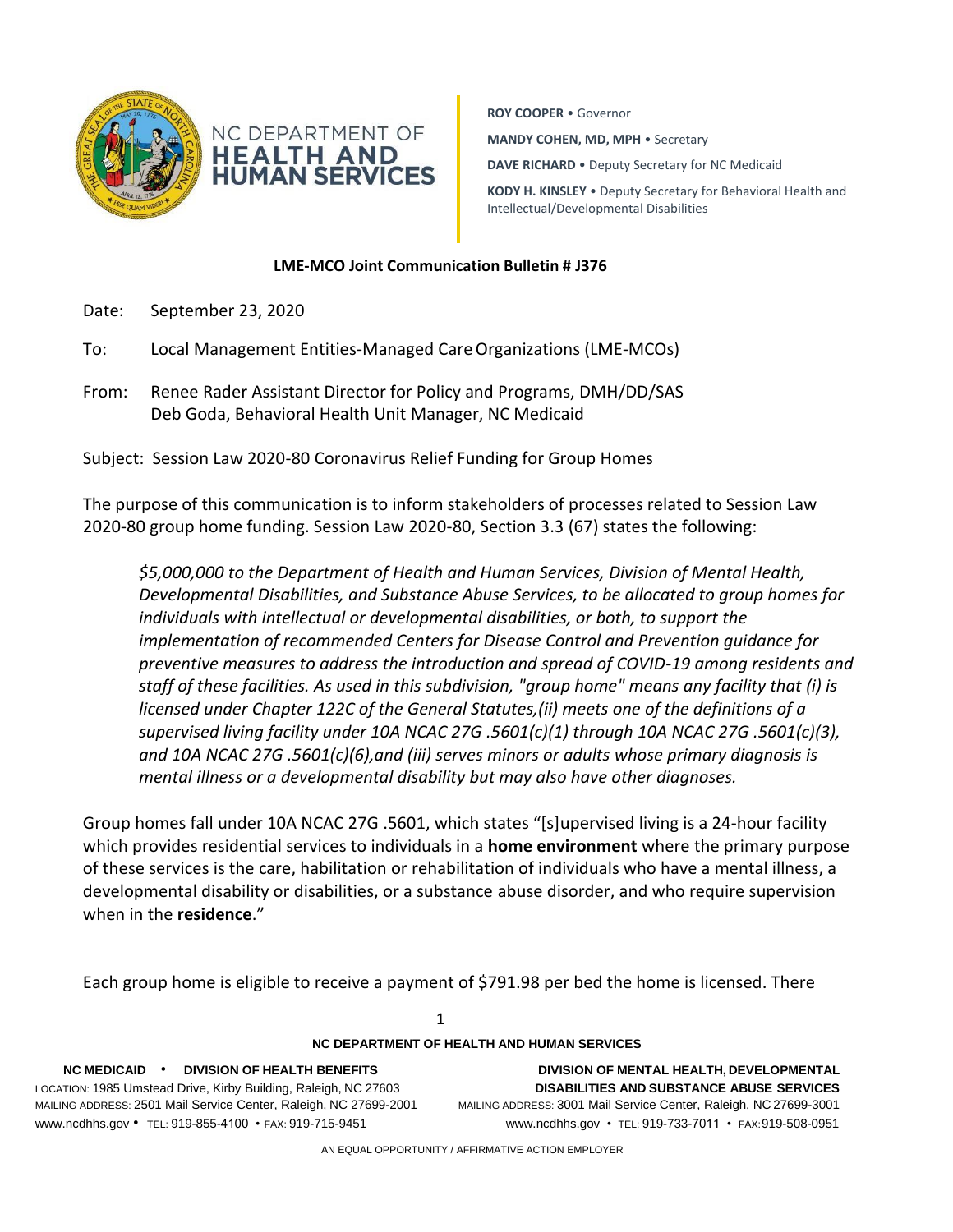must be at least one active consumer residing in the home to receive this funding. *For example, if the home is licensed to serve 3 individuals (i.e. 3 beds), regardless of the current number of individuals currently served, the group home would receive \$2,375.94 as long as at least one individual is actively served.* 

Facilities with more than twelve (>12 beds) that are licensed under Chapter 122C of the General Statute and do not operate as a private residence/home environment are eligible to receive \$250 in funding per facility.

Funding shall be utilized to support the implementation of recommended CDC guidance for preventative measures to address the introduction and spread of COVID-19 among residents and staff of these facilities. Examples include, but are not limited to:

- Purchase of Personal Protective Equipment (PPE), hand sanitizer and/or approved Environmental Protection Agency (EPA) registered disinfectants related to increased group home demands related to COVID-19
- Expenses related to increased or emergency staffing
- Purchase of thermometers
- Expenses related to higher costs of essential travel for the resident (i.e. going to and from work, grocery shopping, accessing public transportation, in-person medical/dental/behavioral health appointments)
- Preparation related to visitation for family members, close relatives or friends
- Purchase of equipment to support digital platforms to engage with family and friends in the community
- Purchase of equipment or supplies needed to coincide with the facility's policy (or Infection Control Plan, where applicable) on visitation, communal dining, and group/outside activities
- Expenses related to COVID-19 related training for provider agency staff

The following requirements are also applicable in order to receive this funding:

- The provider agency must have an active mental health licensure (applicable licensures defined above),
- The provider agency plans to provide services throughout the remainder of the state fiscal year, and
- Allowable use of this funding is limited to expenses for the preventative measures outlined above during the time period of July 1, 2020, to Dec. 30, 2020.

Sites **Not Eligible** for this funding:

- Intermediate Care Facilities (ICFs)
- Unlicensed AFL (Alternative Family Living) homes
- Providers with a "Summary Suspension"

# $\overline{2}$

# **NC DEPARTMENT OF HEALTH AND HUMAN SERVICES**

LOCATION: 1985 Umstead Drive, Kirby Building, Raleigh, NC 27603 **DISABILITIES AND SUBSTANCE ABUSE SERVICES** MAILING ADDRESS: 2501 Mail Service Center, Raleigh, NC 27699-2001 MAILING ADDRESS: 3001 Mail Service Center, Raleigh, NC 27699-3001 [www.ncdhhs.gov](http://www.ncdhhs.gov/) • TEL: 919-855-4100 • FAX: 919-715-9451 [www.ncdhhs.gov](http://www.ncdhhs.gov/) • TEL: 919-733-7011 • FAX:919-508-0951

**NC MEDICAID** • **DIVISION OF HEALTH BENEFITS DIVISION OF MENTAL HEALTH, DEVELOPMENTAL**